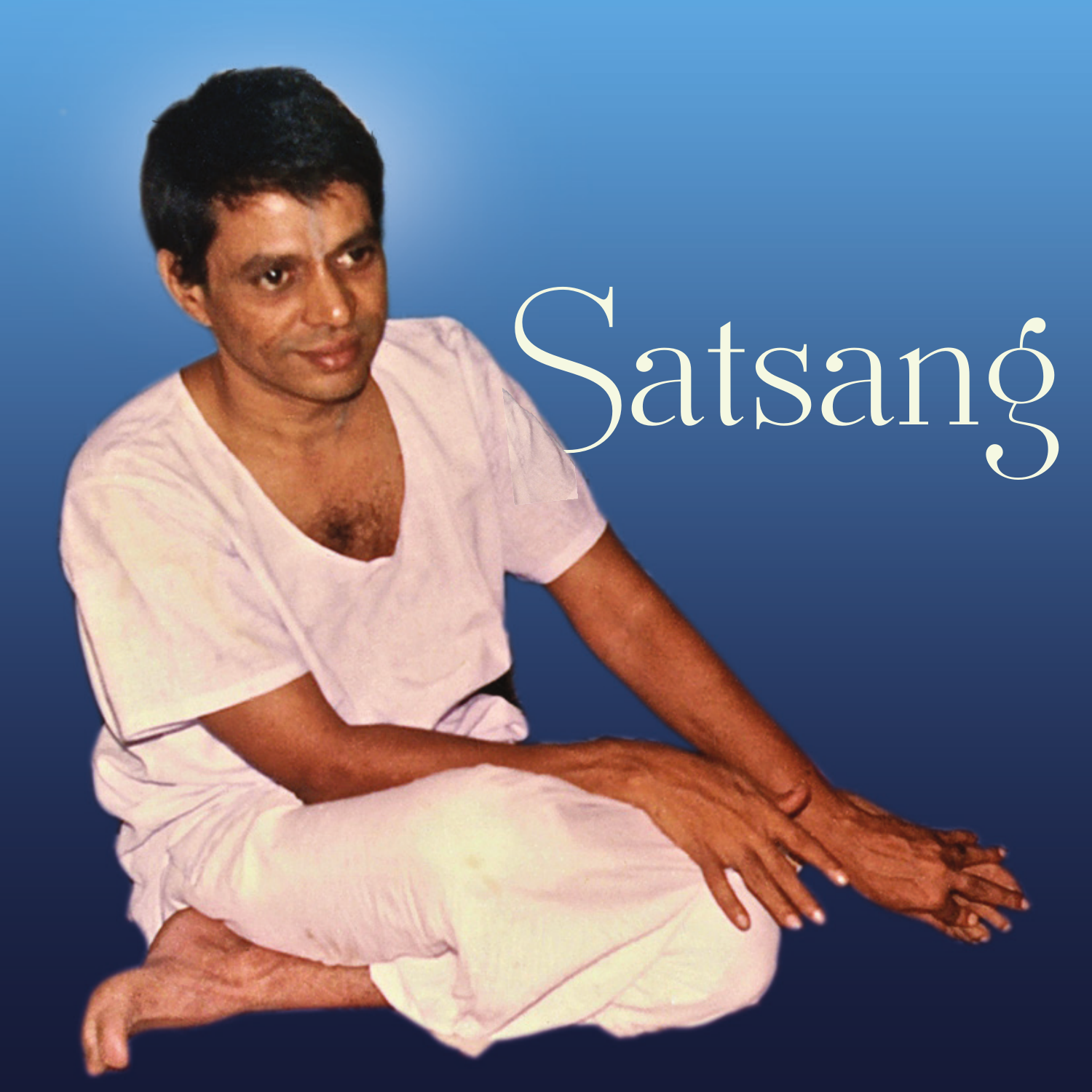# SATSANG WITH GURUJI

was an extraordinary experience. The atmosphere was electric, sparkling with wit, insight, and humour. In his company one entered a new and powerfully enhanced field of experience. Behind the verbal and visual foreground, one felt a deep current of boundless peace and silence, radiant with an unfathomable love and held by an impregnable sense of security. Hours slipped away unnoticed and one felt renewed and refreshed, bathed in the grace of his timeless presence.

Guruji did not give satsangs in public; they were held privately, in an informal, intimate atmosphere like that of a family. The format of satsangs was always spontaneous and essentially unannounced; they could take place any time, day or night, anywhere where Guruji was. The vast majority took place late at night – Guruji's daytime, as it were, since he was usually up at night – and in a variety of places: in Shirdi, in Tirumala, by the sea on the coast south of Chennai, in Rishikesh, on the Ganga in Varanasi, in Uttar Kashi, or on the roof of his simple flat in Tiruvannamalai, or even while travelling on boat or train. Wherever the satsangs were held, pin drop silence prevailed until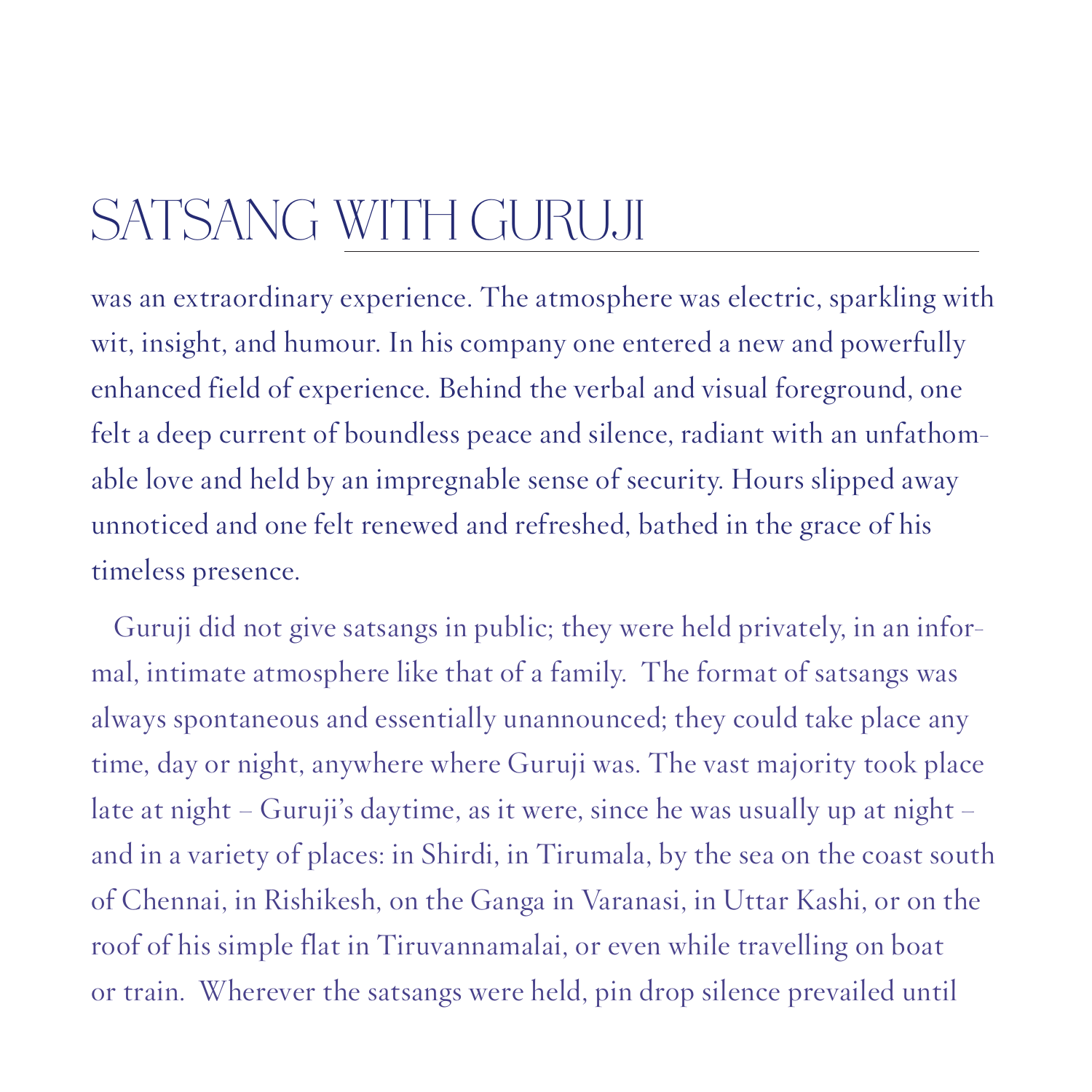# Guruji would look up and ask quietly, in his deep, rich, melodious bass voice, "What news?"

It was his custom not to speak unless asked; he never spoke unilaterally, or discoursed or gave lectures. He took questions by turn, remaining silent until another question was asked. Guruji was vibrantly alive and alert, his responses original, fresh and immediate, often challenging our beliefs and questioning our assumptions. His replies were specific and relevant to the needs of the person in front of him and revealed different aspects and dimensions of a question. Many found their unasked questions were also answered, as if their minds had been read and responded to silently.

These dialogues are taken from various satsangs which took place in the different locations Guruji stayed over the years. May they inspire and support our unfoldment into greater love and freedom!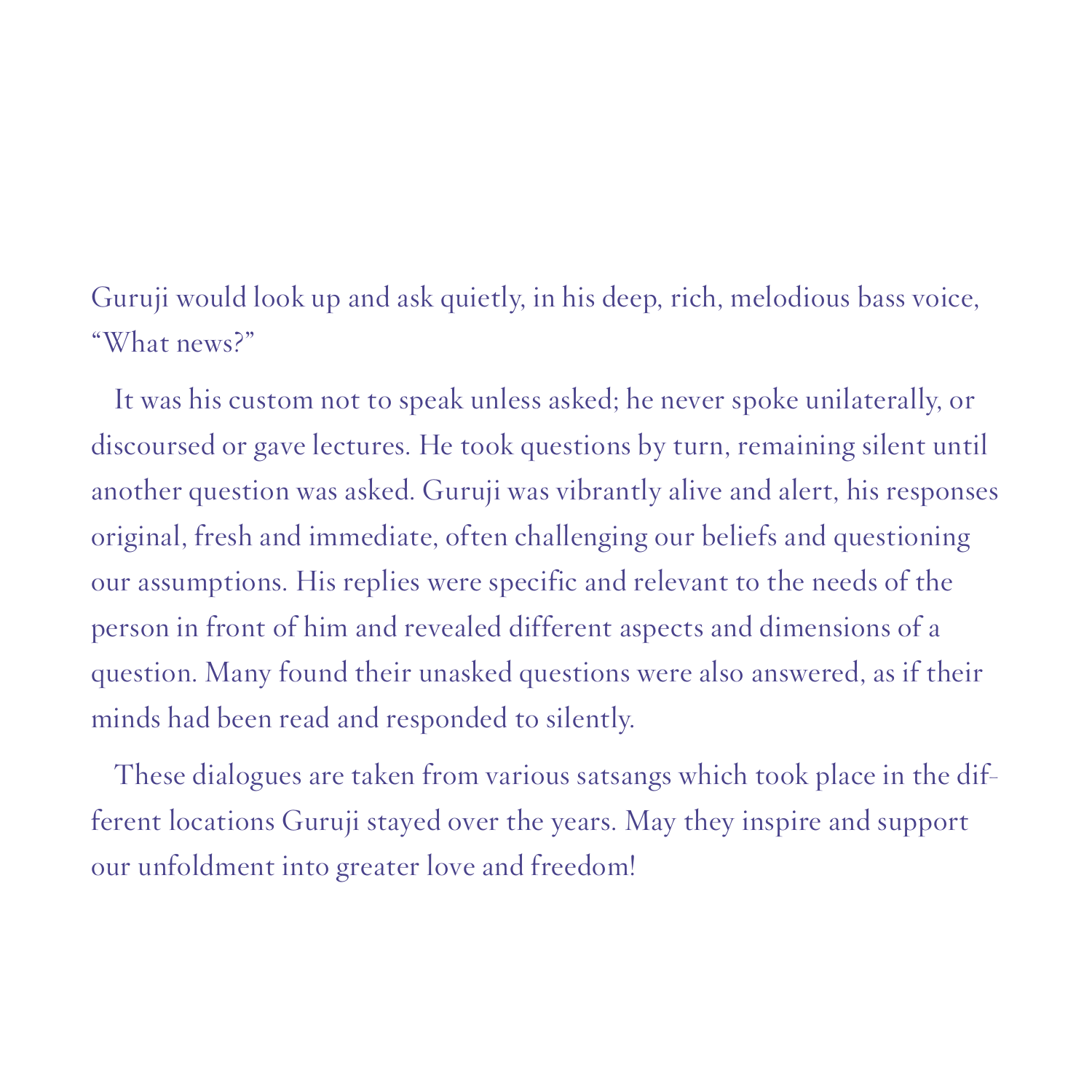# THE MEANING OF SATSANG

*QUESTION: Guruji, what is the meaning of satsang?*

GURUJI: Satsang has three meanings:

Sat means 'truth' or 'reality', and sang means 'company' or 'communion'. So satsang is our communion with truth, our attunement to truth. That is real satsang.

The second meaning is to be in the company of those who have realized the truth. Whenever we have the opportunity, we should try to meet them and take their guidance and blessing.

And the third significance is being in the company of like-minded people with whom we can share and discuss the truth with focus and passion, in a congenial environment. We can talk about the lives of the satpurushas, those who have already realized the sat. We can explore the truth of our own being, of the universe, of how we

relate to the world. Let it be informal: reading, singing nama or bhajans, meditating and sharing together; let emotional attachment, connectedness and friendship grow with like-minded people. Try to transform your social contacts into spiritual contacts. Share! And when you talk to others, try to talk to them in their own way, in a way they can understand, in the way of human experience and not in abstract philosophical terminology.

We can do satsang in each of the three ways.

# FINDING OUR OWN SPIRITUAL EXPRESSION

. . .

*QUESTION: You emphasise that we should make our spiritual path personal. You have talked about it in satsang in different ways, encouraging us to find out what we need and not take up someone else's goal; to have our own path, make our own concepts and not simply go by*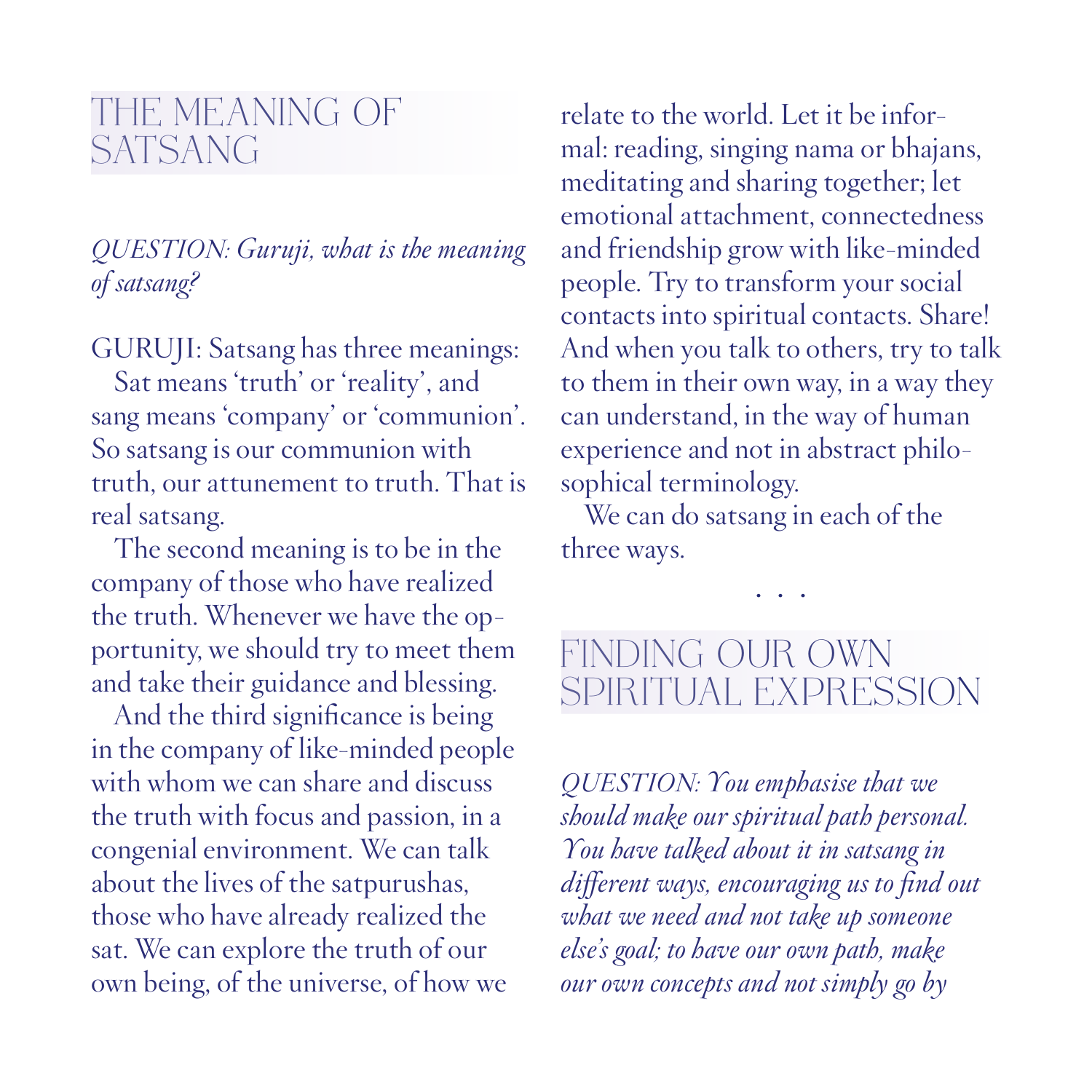*something we've read; to set aside many of the concepts and ideas we picked up along the way; to 'write our own scripture'.*

GURUJI: To know the value of the destination is making it personal. Not simply following because a hundred people are going this way. You may not know where they are going, or where they are going may not be your need.

That is how most people follow religion: If their neighbours are going to church, they also go. Because they say the Lord's Prayer before taking their meal, they also say it. It's not touching them, personally. Everybody is following, so they also follow.

A religion is a set of beliefs. But Baba is not a set of beliefs or doctrines, some dogma. It is an individual experience.

Everything should be relevant to you, to your problem, to your need, to your situation. If the scriptures are coming in the way of that, if they become an obstacle, then you have to avoid them. If they are helpful to you, good. I never decry the scriptures.

When you put a question to me, I also quote the scriptures, but only if they illustrate my point. Not because it's in the scriptures, that I say it. If they say otherwise, also I don't mind. To me, giving an example from daily life happenings is equal to giving an example from the Mahabharata and the Gita, as long as it is serving its purpose.

. . .

# MORE THAN VERBAL **TEACHINGS**

GURUJI: I can say many things, and people pick up and practise those which are suitable to them. Other things might give you just an intellectual understanding, that's all.

I don't believe that these satsangs will make you enlightened and that I give you knowledge with my lectures. It's just an opportunity to sit with you for some time, that's all. I don't think that what we speak now is very important, because I don't believe in lectures,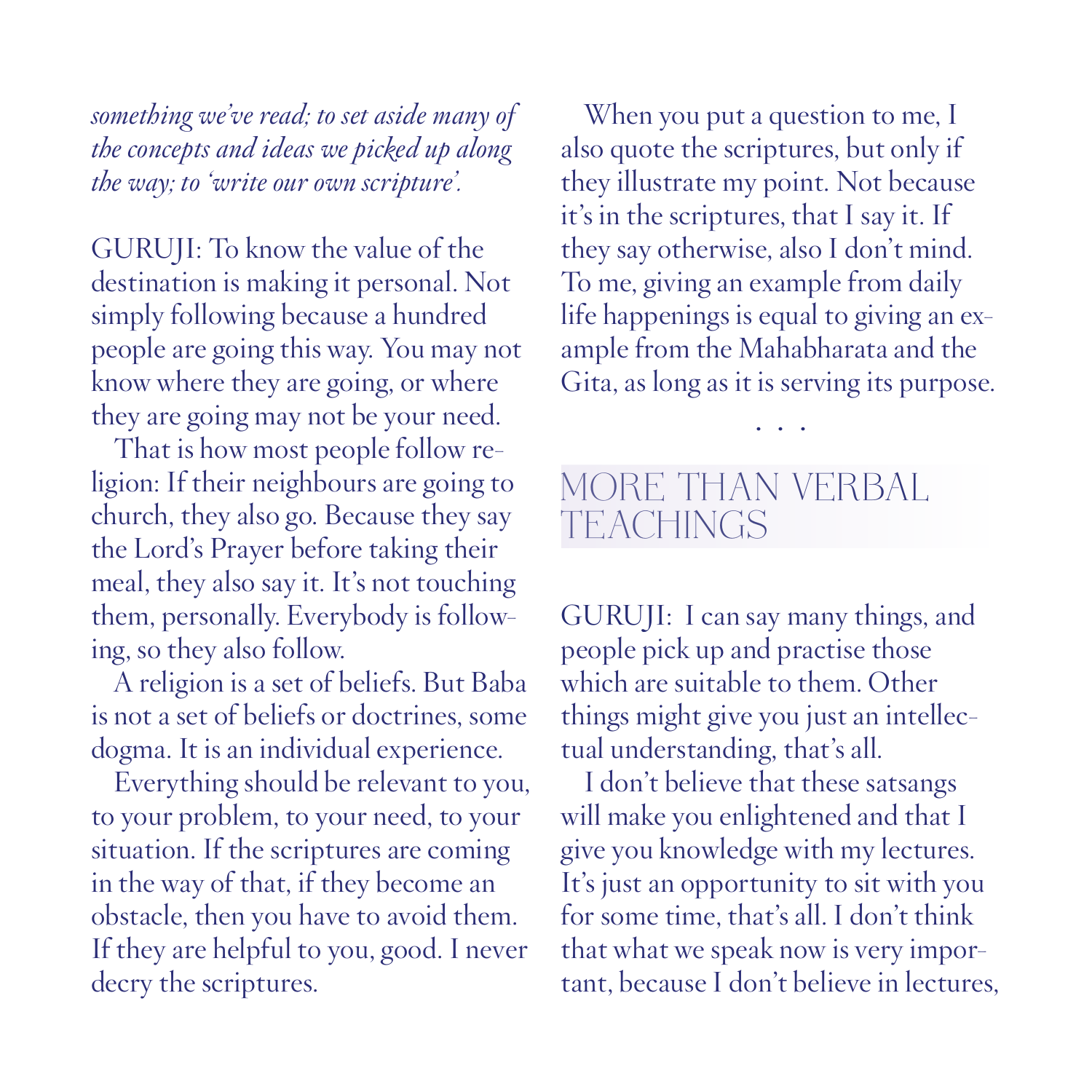in verbal teaching. If it was so good, Baba would have taught, he would have given lectures, going around the whole world! [Guruji laughs] What he didn't do, why should I do? That is why I also don't lecture and don't do public satsang. Just sitting together for some time and, because we have to talk of something we talk about these matters. [Guruji laughs]

Because what Baba does, he does it not by any verbal teachings. His way is different – he gives! He never says, "If you do this I will give you. Don't do that! If you do that I won't give you." Nothing like that. He knows how to give, that is my experience. Satsang is just a pretext for all of us to sit together.

*QUESTION: So Guruji, what is the role of verbal teaching in the process of spiritual transformation?* 

GURUJI: It depends upon the need of the individual. If one needs verbal teaching, then it will be given. If one doesn't need it, then there's no need.

 For those who can understand only through verbal teaching, it has to start with that. But that is the beginning, then it actually pushes them towards something non-verbal. Because at the experiential level there are no verbs! [Guruji laughs] That is why the scriptures say, "The mind can't reach it, the speech can't reach it." And yet, there are volumes of books written about That which words cannot describe. They try to describe the indescribable, to explain the ineffable. Why? Because this is also needed. Not that all verbal teaching is of no use. No, both are needed.

*QUESTION: Does that mean that ideally satsang should take place increasingly in silence?*

GURUJI: Let us concern ourselves with our own need, our own fulfilment: what is our problem, are we trying for it, is the satsang or the meditation helping us? Let us focus on that. To me everybody is individually coming and sitting here – you are not sitting as a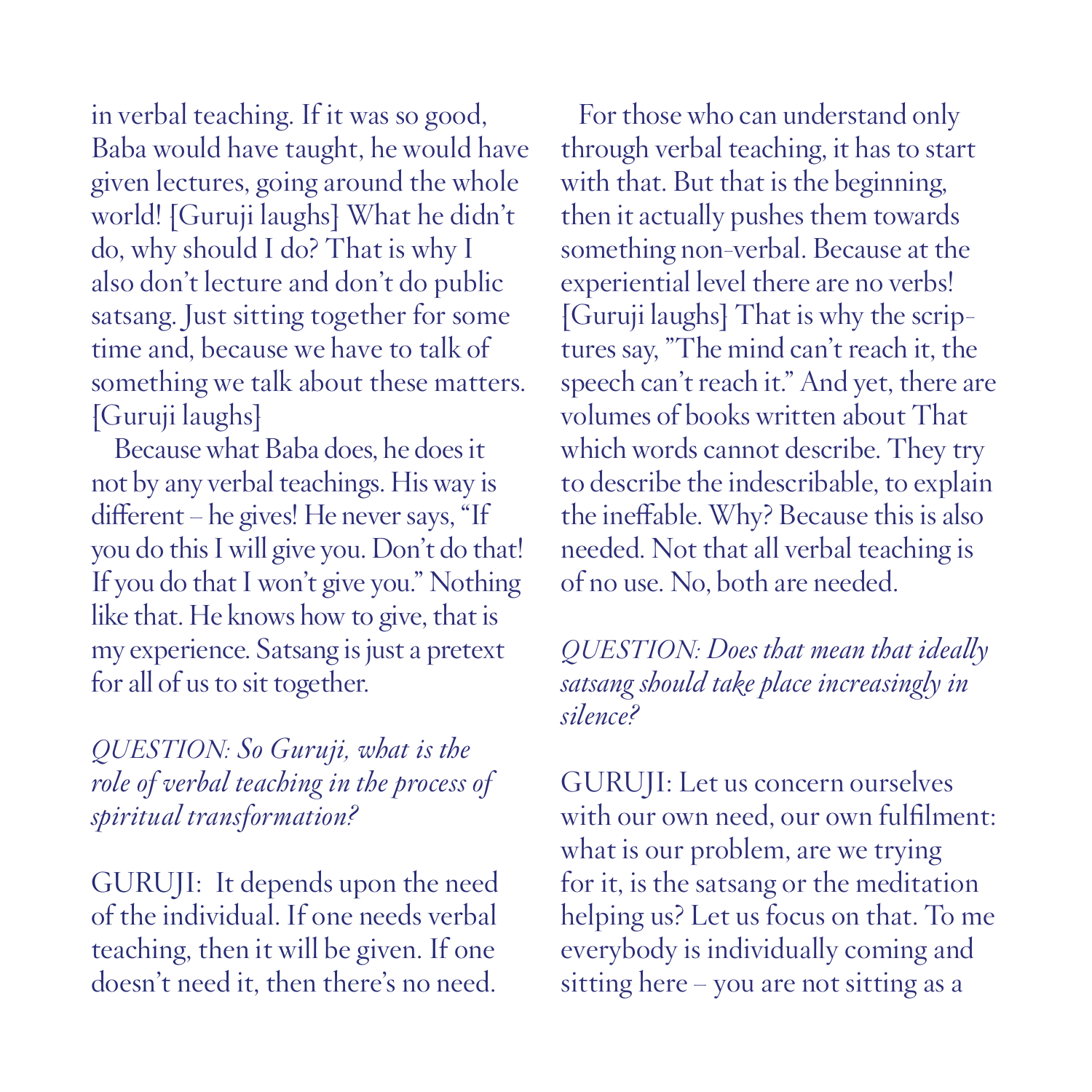group, each of you is sitting with me, and I am sitting with each of you.

. . .

# THE PURPOSE OF SATSANG

GURUJI: Even in a satsang like this, it is a myth that I answer your questions. It is a lie if anyone says that anybody could answer anybody's questions. No! I don't believe that! I'm not deluded. [Guruji laughs] By your questions and answers something else happens which is totally not related to this. That is the real purpose of the satsang. Not my verbal answers or your verbal questions. Not your intellect or my intellectual answers. No. Something else has to happen. Whether it is happening or not, that has to be your experience.

### *QUESTION: What is that 'else' that is happening then?*

GURUJI: We can't explain. You

feel that, "Yes, beautiful! Something is cleared". What is cleared? If somebody asks you, "Come on tell me, what is clear?" "I don't know, but I got some clarity, some burden has been lifted from me." What is that burden? You're not aware of it. Something happens.

*QUESTION: So for it to happen you actually have to be physically present in th:e satsang. Listening to recordings of the satsangs does not do the same?*

GURUJI: Sometimes it does also. What I am saying is, it's not exactly the words. The words have some other effect.

. . .

# RECEPTIVE TO GRACE

*QUESTION: What is the role of grace in getting clarity?*

GURUJI: For instance, you need clarity, and you come and sit here in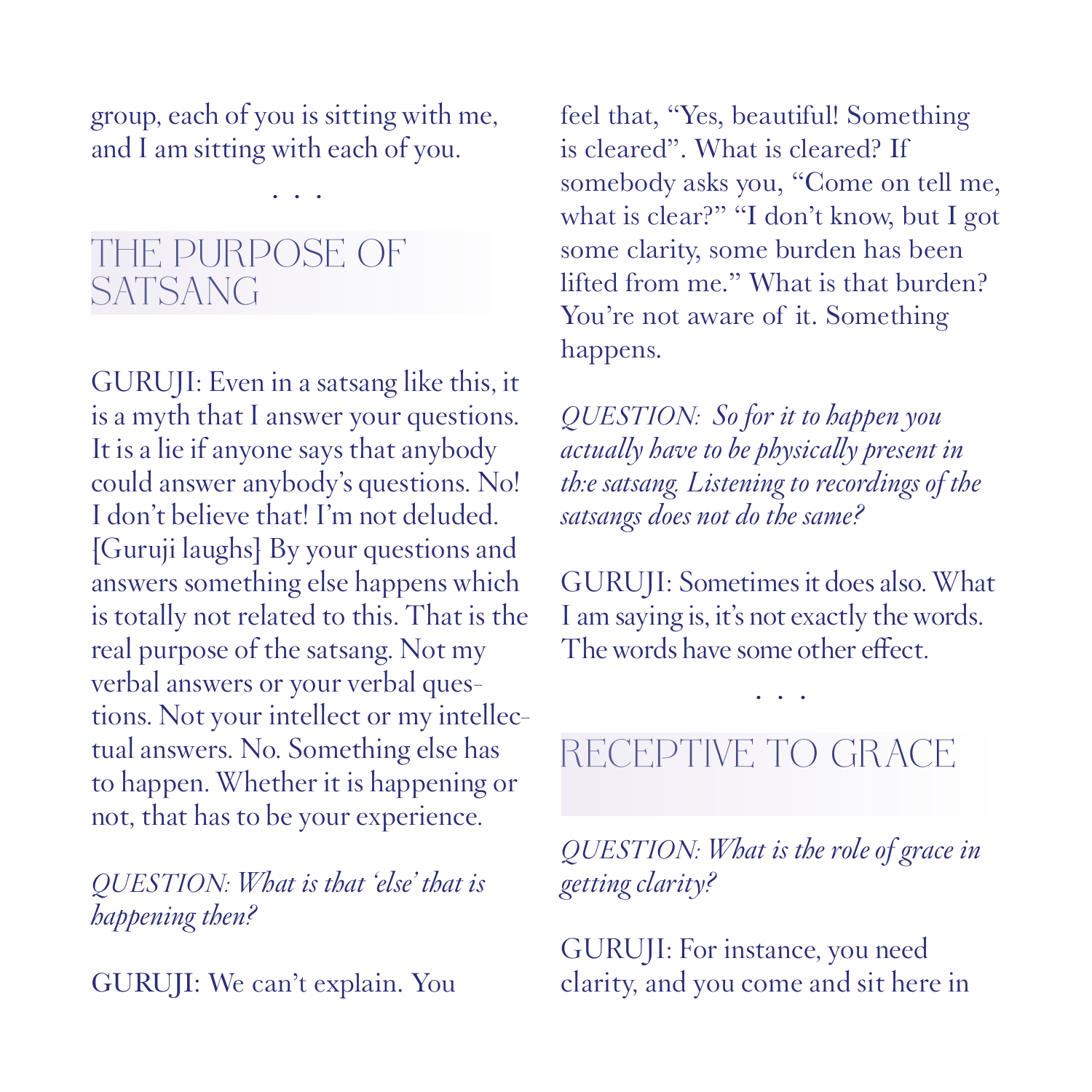satsang, and then my words clarify something which you were striving for – that act is called grace. What happened is grace.

And if you don't want it, if you have already come with a set of ideas and you resist everything I say, always trying to create a negative argument to all I'm saying – a running commentary – then you get more confused and my satsang is not an act of grace.

So grace is what you experience and how you experience it. It depends on whether that experience is needed for you. It should be a graceful experience. [Guruji laughs] And if you feel that it is happening because of something or someone outside of yourself, then we use the words "by whose grace" – by Baba's grace, by somebody's grace. But it is not their actions, it is how you receive it and how you experience it. That is grace.

. . .

# SITTING AT THE FEET OF THE MASTER

*QUESTION: Guruji, would it be correct to say that in sitting at the feet of the Sadguru, all manuals and teachings are contained in that one act in effect? That if one sits correctly, all the instructions and everything can be contained in that itself?*

GURUJI: That is actual sitting. The real sitting is that. The very fact of sitting at the feet of the guru is an upanishad. What is the meaning of the upanishad? Not what you get there, but the very fact of sitting there. That itself is upanishad [from Sanskrit, literally 'sitting near (i.e. at the feet of a master)', from upa 'near' + ni-shad 'sit down'] . Then, depending upon the needs and the requirements of the disciple, the master gives different teachings. That is why you see different theories, different schools of philosophy.

. . .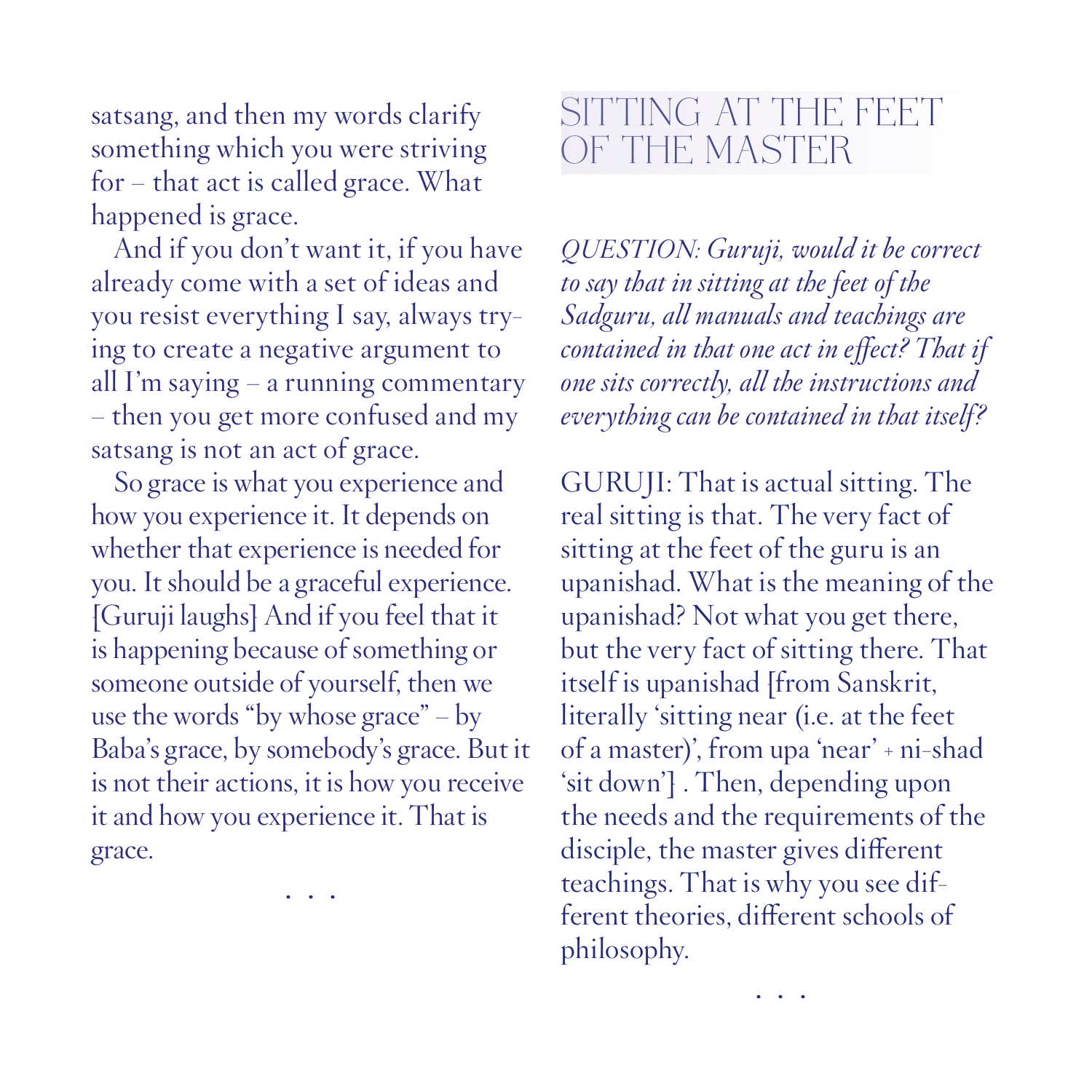# THE EFFECT OF SATSANG

*QUESTION: You said we may feel answered in satsang but the real thing happens outside of satsang.*

GURUJI: The real transformation which comes in your heart is not due to what I speak in the satsang. It's not the spoken word which actually affects you, which transforms you. It may be intellectually nourishing and some intellectual confusion may be cleared – I am not saying it is worthless – but the actual transformation is not due to these words.

Books and lectures will never transform anybody. For some they may be a trigger.

*QUESTION: Does asking a question make any difference at all to the transformation of the person asking a question?*

GURUJI: Nothing. If it is something that is troubling you at an intellectual level and if at all it is answered at an intellectual level, then that part is cleared. And for many people receiving an answer at an intellectual level seems as if it has answered them, and they have become very clear. But it is not true. It is only temporary. Afterwards again it starts. That is why after one or two hours of satsang, actually none of you will have any questions to ask. But, will it remain like that? No! Just after a few days, some other questions appear. So it goes on.

The real purpose of satsang is the state of mind you get when you leave the satsang after sitting here for one or two hours. You don't have any intellectual or emotional pull to ask a question, even if you try. Even if you make a big effort to form a thought in your mind, it refuses to come. Usually our problem is to stop the thoughts, but after satsang the effort to even formulate a question becomes impossible. That state of not having a thought,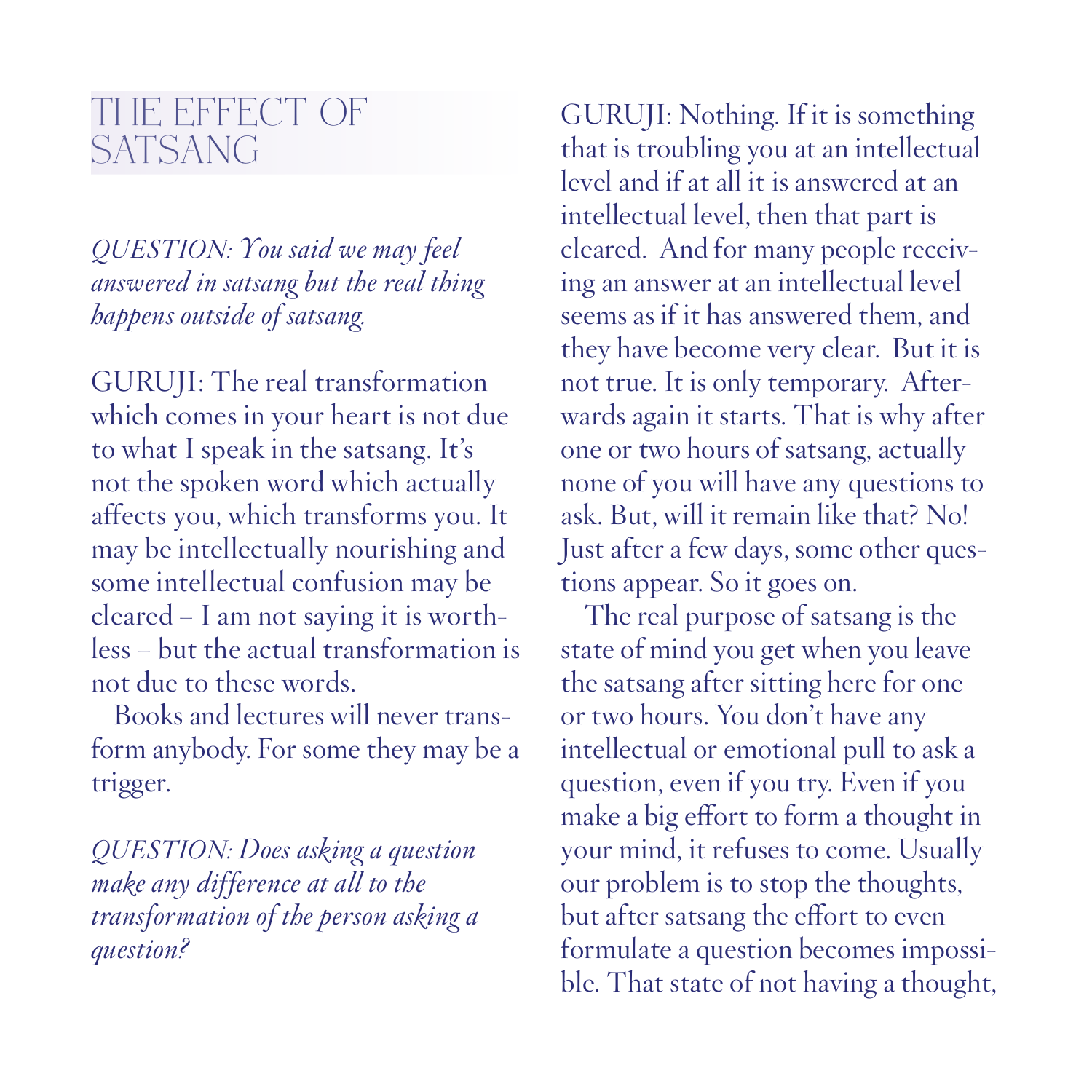even if you try to have a thought, that state has nothing to do with what I have spoken before. And that is the real effect, the result, the fruit of the satsang.

*QUESTION: So what is happening here is so ineffable, in essence it's so beyond the mind that indeed it doesn't really seem to matter on an individual basis whether one asks or not, or how much or how little we are doing. There is something else, something mysterious, something that we can't understand, perhaps will never understand, but which is still effectively working, just being in the presence of the Sadguru.*

GURUJI: And from our side, what we are thinking, how we understand and enjoy, how we receive and how we retain it… Whenever I talk in the satsang I talk about that aspect, because we are not aware of the deeper effect and we do not know the mechanisms behind it. HEARING AND ACCEPTING

*QUESTION: Guruji, sometimes someone amongst us will ask you a question and when you answer it seems to many that you give an incredibly clear and succinct answer, sometimes spelling it out again and again to that person. And yet, often the person who asked the question seems unable to hear your answer and it's kind of puzzling. Is it because we have some resistance to hearing or, why is that so? Why can we at times not hear?*

GURUJI: It happens because of many reasons. One is that when they are spelling out the question, they are just intellectualising an emotional or egoic confusion and the answer caters only to the intellectual aspect of the question. For the others who don't have that emotional complexity, the answer is very clear. But for the person who asked, it is actually not the real answer. For the real answer it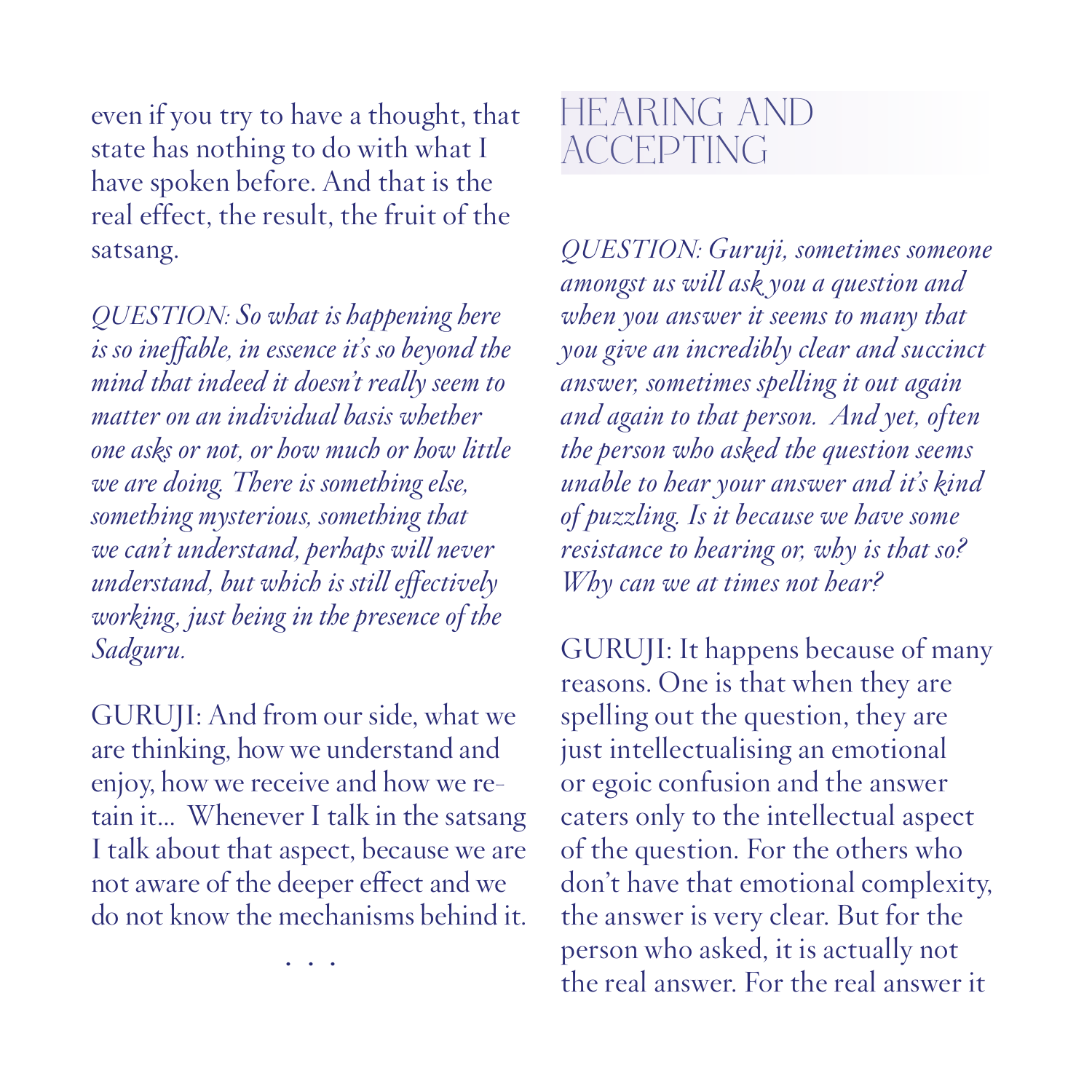needs something to be done and that happens later, not during the satsang.

And for some it is because they come with fixed ideas and suddenly it would be very difficult for them to accept it. The ego feels it as a defeat, so they may not be ready to admit it. To the others it actually is clear.

Like this, there are many reasons. For instance, if somebody has some sight problem and if they say that this is not an ashtray but a glass, and I say, "No, it is an ashtray." And I show it to you all, and to all who don't have the sight problem, for you it is very clear. "Yes, we see, it is an ashtray." But for the person who has a sight problem it is not, that is why she mistakes it for a glass. "I can't see it! It is still a glass!" So what we have to do is to change the glasses or have some treatment so that the sight is clear. Then that person also starts seeing it for what it is.

. . .

### ENQUIRY AND THE STATE OF BEING ANSWERED

*QUESTION: Guruji, the questions that you're encouraging us to ask ourselves, like, "Are we deluding ourselves? Are we really having this need? Are we really focused?" I hear your questions, but I don't know the answers. Will Baba give us the answers?*

GURUJI: What is the nature of the question? Ramana said, enquire: "Who am I?" Can Ramana give an answer? He asked you to enquire "Who am I?" Do you know the answer? No. It is not the type of question which needs a kind of answer as with an objective type of question: a,b,c, and what comes next? Come on, it's 'd'. [Guruji laughs]

You have to investigate whether you are deluded or not.

Suddenly you see something that looks like a snake. You are deluded. What will you do at that time? Either you run away, or you'll put a light on or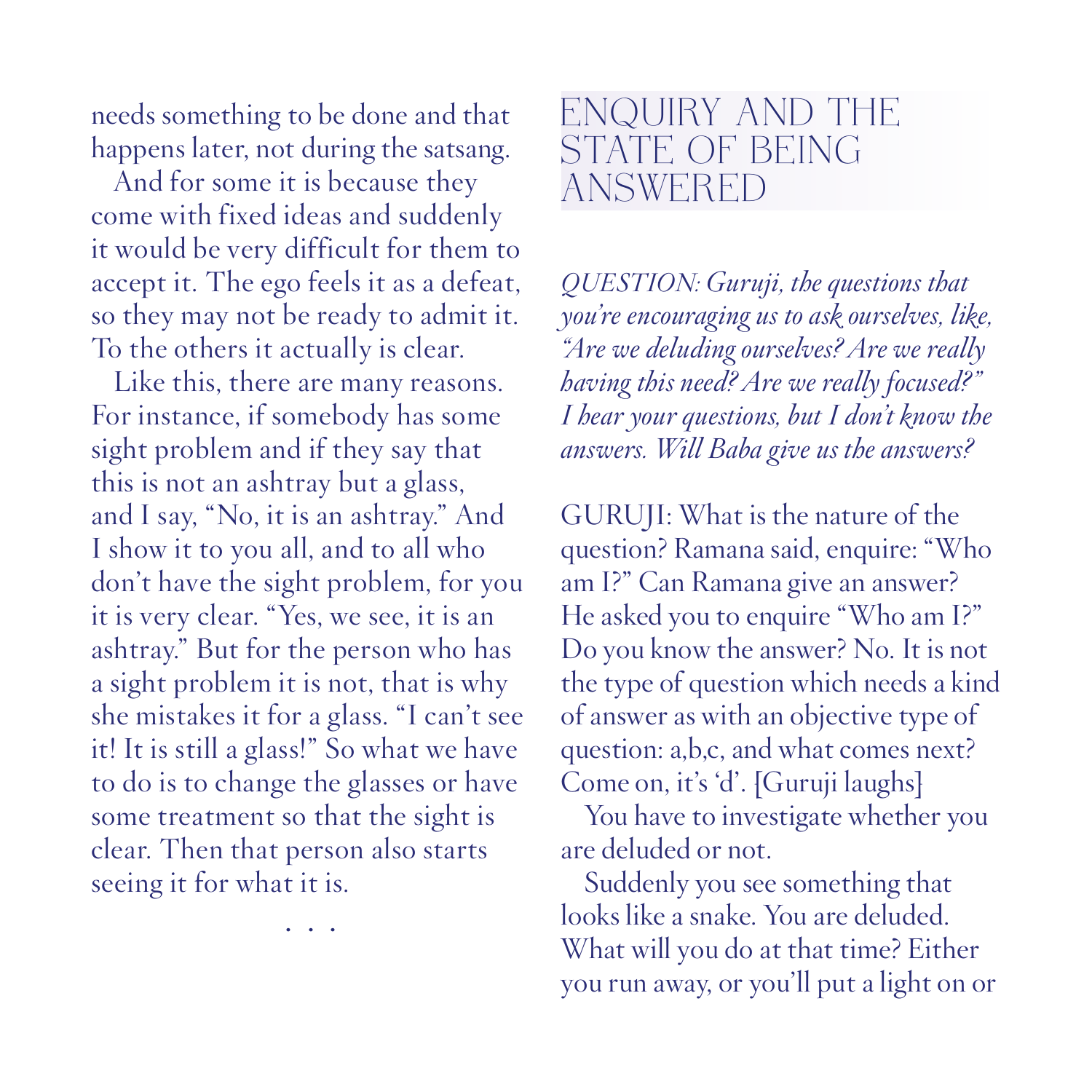go nearer to see. Then your delusion will go. You have to make that effort. Otherwise you'll be simply running away. What I am asking is instead of running away, go and clearly see whether it is actually a snake or a rope or something else. Even if I tell you, it is not a snake, it is a rope, you say, "No, you don't know. That is a snake, I know it. For you, O Sadguru, O Baba, it may be a rope, but for us it is a snake!" [Guruji laughs] Then you'll try to teach him the difference between a rope and a snake. The only way is you have to go and see. If you are deluded you have to remove your delusion.

When you are deluded and somebody gives an answer, you receive a deluded answer. The Sadguru gives you the answer by making you go and see it. That is what I am doing. It's not by making you accept the answers, it's by giving you a state of being answered.

That is a beautiful word in Sanskrit, samadhana. What in jnana a person gets is samadhana: a state of being answered. What are the questions and what are the answers? He can't say. He gets a state where there are no more questions, as if everything has been solved. The quest has ended.

The Buddha started his quest: What is life? What is death? What is disease? Is there a way to overcome this? Those were the questions. And he went in search of the answer. When he sat under the Bodhi tree, his questions were answered. What were the answers? Could he conquer his death? For him, death meant the physical death, that is what he started with. No, he couldn't find a solution for that. But he said he got the answers. And he didn't give the answers, he asked you to put the same questions and do the quest. That is the beauty in it. In Vedantic terminology they call it samadhana, in Buddhist terminology he said bodhi, but both are the same.

So these are almost a kind of rhetorical questions, where there are no concrete answers. Something happens, that's all, then you feel answered. And that is what actually has to happen.

. . .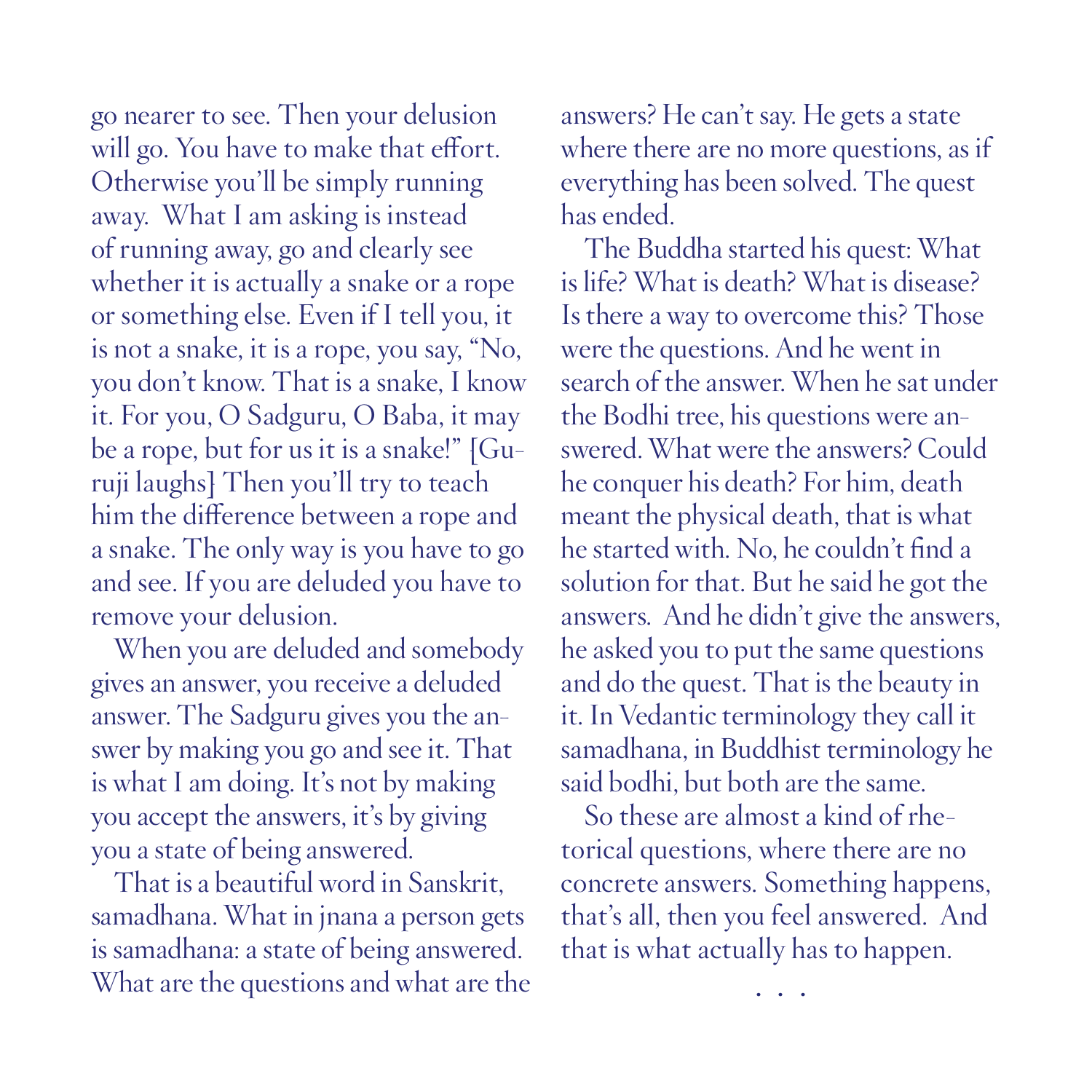# A DIFFERENT ANGLE

[Sometimes Guruji would say in satsang, in the late hours of the night…] Achcha! I think you're all sleepy.

### *QUESTION: No, just confused, sufficiently confused!*

GURUJI: If it's really confusion, then you should try to find out the points that are not tallying – not now, do it at your own leisure. It's a good symptom. If you experience confusion, it means you are thinking.

So in that way I succeeded. At least one is confused! That means that you are really following me! [Guruji laughs] We are all fused to something, some patterns, some well accepted brainwash. That is why if something comes from a different angle we get confused. The fuse is lost. Then, if you try again, it will be okay, you'll be again fused – to the new circuit. After some time this also becomes again a pattern. Don't think that I am going to stop here! [Guruji

laughs] This is for the time being.

CREATING A SENSE OF MYSTERY

. . .

GURUJI: I'm not trying to give you answers, I am only trying to create a sense of mystery in you. Because by trying to give you answers I'm shutting down your curiosity, your sense of mystery, your quest. "All is Brahman! Everything is God! This is perfect! I am perfect!" "Ah, so what!?" That's all. There ends the matter. "You're perfect, I'm perfect. I am That, you are That!" Finished! Then, so what? [Guruji laughs] So don't go for ready-made an-. . . swers. Try to find out. Is it that? What is that?

. . .

# MAKE AN EFFORT

*QUESTION: Guruji, I like very much*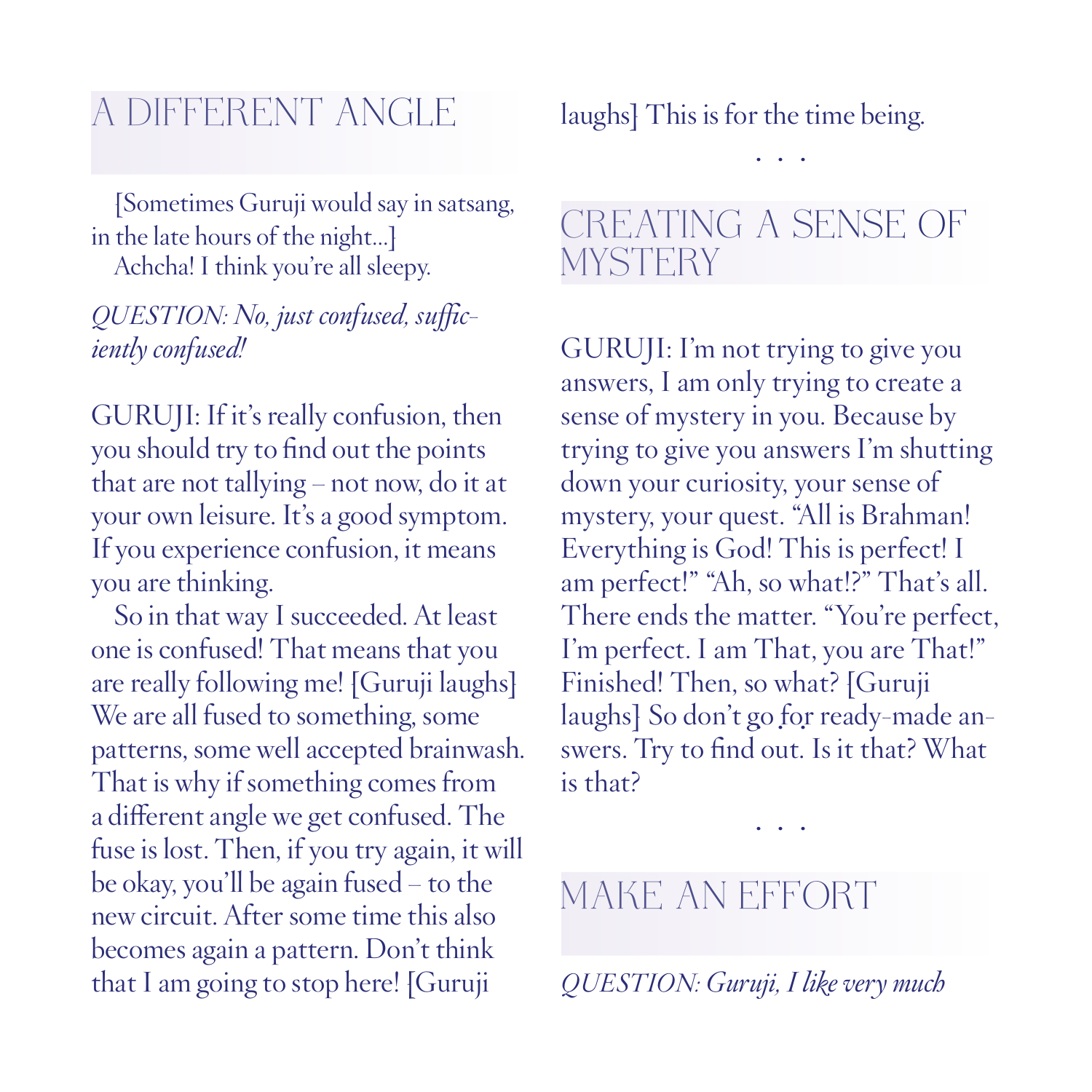*to do pradakshina around Nanda Deep in Lendi Garden. I' d like to know the significance of this place. Would you please speak about it?*

GURUJI: Haven't you read Baba's biography? If you read the Sai Satcharitra you'll find out.

### *QUESTION: I did, but I can't find anything about Nanda Deep.*

GURUJI: Then you haven't read it thoroughly. First make some effort on your side. If you are really not able to get it, then ask. I still want you to go and explore.

I like questions to which you don't find answers in books, where it shows some kind of an effort. Satsang is not to make you more and more lazy. "Ah, why the trouble of going through a book, we can simply put a question to Guruji in the satsang and then he will answer." Hmm? Make an effort!

I like to talk about saints, no doubt about it. But if I go on answering these kind of questions you won't make any effort on your side. Why I am pointing this out is, a question should not come out of laziness. We should make an effort. Do the endeavour. When you are not able to grasp something, then try for help.

. . .

# REAL QUESTIONS

GURUJI: When I ask you to repeat your question and you simply say, "Ah, it's okay, it's not important", it really proves that it is not a real question. A real question should be very important to you. You should know it. It should create some hollowness which has to be filled.

*QUESTION: I have a friend who says you should work on your question to make sure it's important.*

GURUJI: It need not be, because all these things we talk are not really im-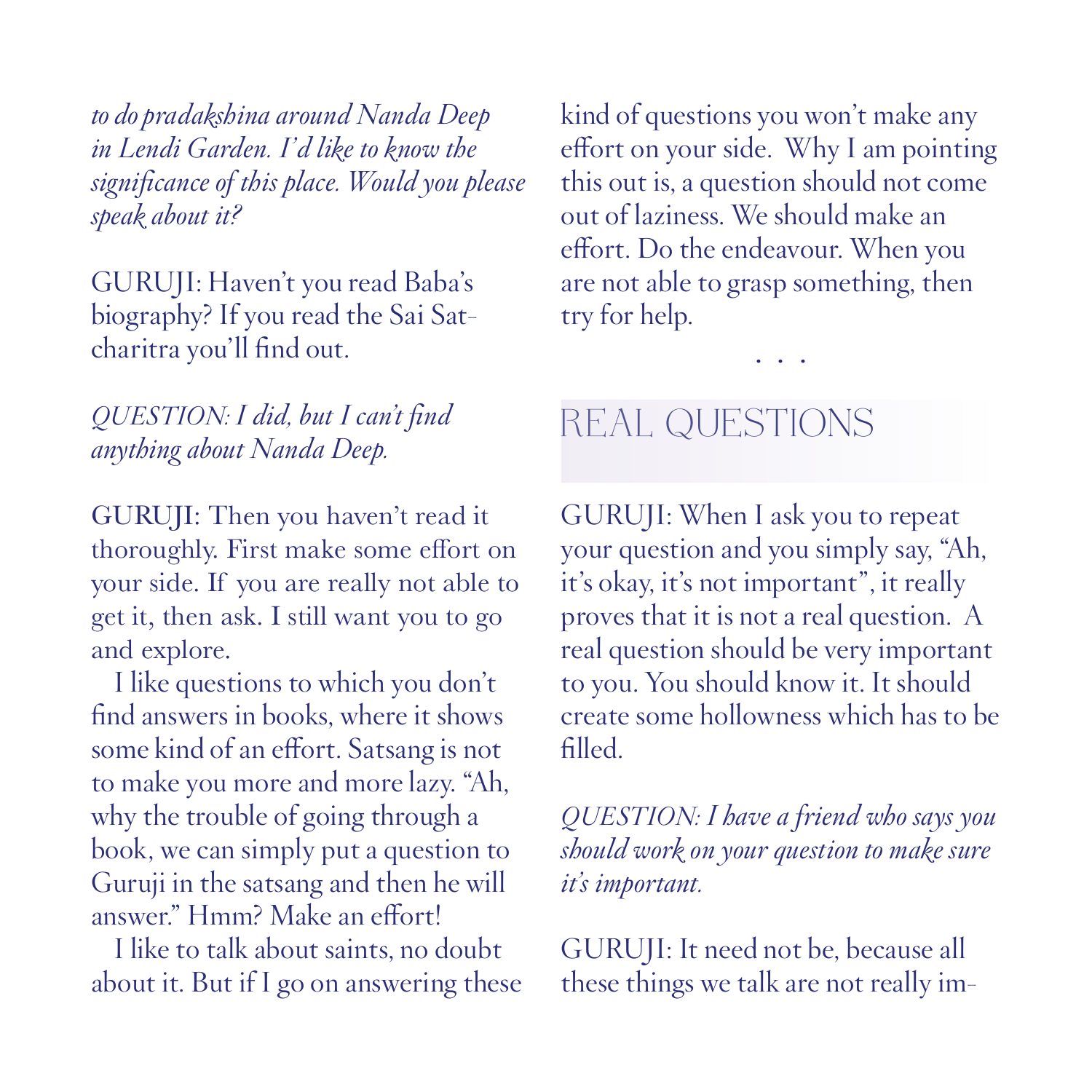portant. It is only a simple get-together and all these questions will help keep us here together. In that sense they are serving their purpose: to keep me in my chair! [Guruji laughs]

What happens is if somebody puts questions in satsang, some other people who are not asking any questions may think that there is something wrong with them, so they try to imitate and put some nonsensical questions. It is not needed. If they don't have any questions, there is no need to ask anything.

It is just like imitating a patient taking medicines. Because some have an uneasiness, an intellectual uneasiness, they are taking this medicine of these questions and answers. If you don't have any disease, there is no need for you to take medicines. "That person is taking beautiful medicines, daily four times, I too want to take four times medicines!"

. . .

# WHAT IS OF VALUE IS THE ESSENCE

GURUJI: Always remember one thing in any satsang: never try to understand everything! If you go to a restaurant, a menu is given to you, there are lots of things – you pick only two or three things and eat. You don't have to eat everything on the menu simply because you have gone to a restaurant, do you? This is like a restaurant, I have provided you with a menu, you pick those things which you like.

*QUESTION: I would like to quote you, but I don't remember the exact words you used in satsang…*

GURUJI: Don't go back and quote me from a previous satsang. Even with regard to satsang let us be spontaneous. And you want me to go back again, which I can't. What is of value is the essence.

You are hungry. Last time I gave you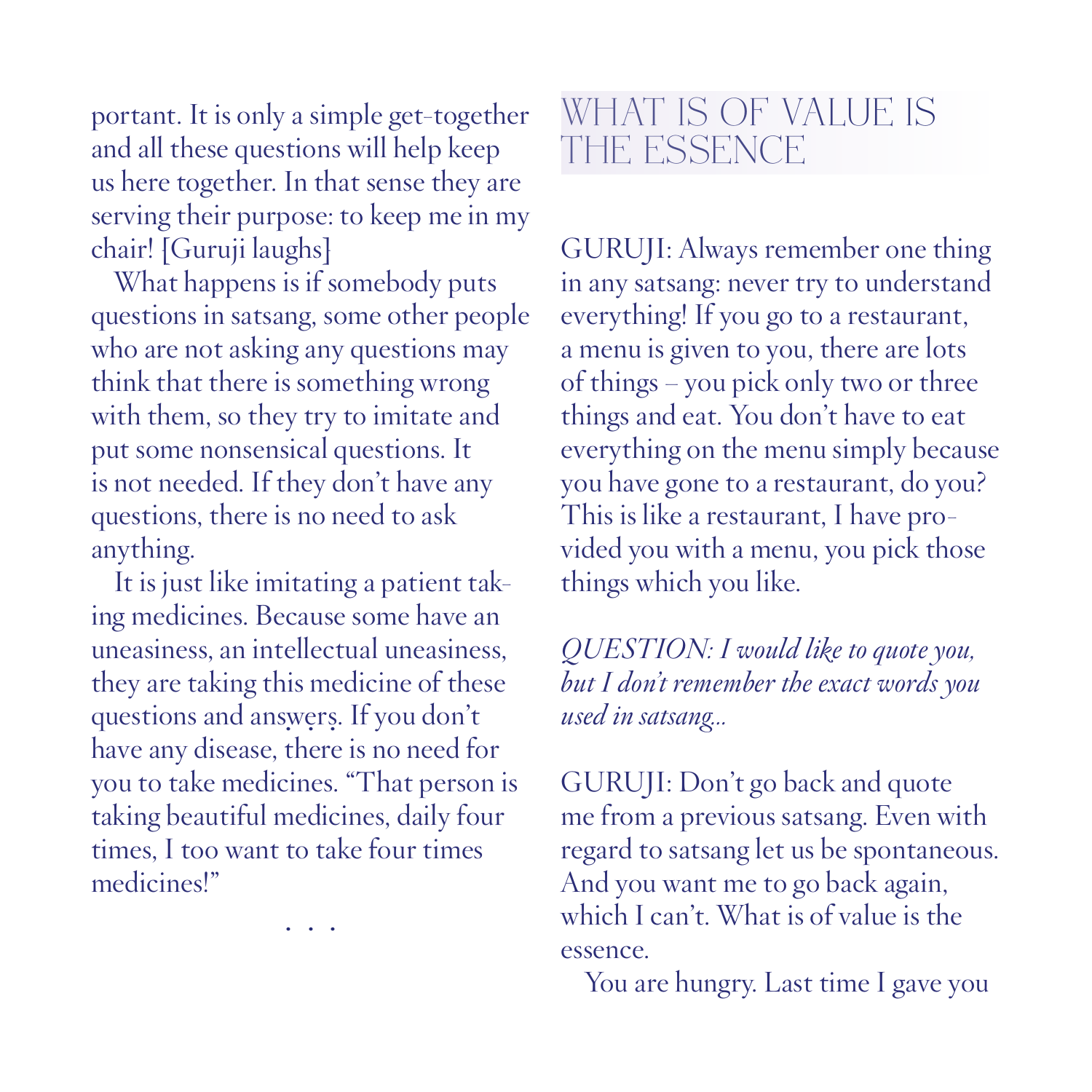chapatti. Now I will give you puri or idly. "No, no, no. Last time you gave me chapatti for my hunger, now you are giving me idly!" My point is to see that your hunger is sated, that's all. So don't quote chapattis!

. . .

# REALIZE WHAT YOU NEED

*QUESTION: You've talked about the importance of having a goal. I' d like to ask you what is the best way to set a goal?* 

GURUJI: Instead of trying to set a goal, realize what your goal is. The goal is like hunger. Because of our indiscriminate food habits our appetite has been killed. It's totally gone and you don't realize your hunger. And what I am trying to do now in these satsangs and these things, is just to give you some appetizers. When the appetizers work, you realize your hunger – not that you 'set up' the hunger. Then you know what

you want. Setting up a goal is wrong.

*QUESTION: So you mean it shouldn't be conceptual.*

GURUJI: Yes. That's what many people do, they set up a goal which they don't need. Like moksha, Self-realization, 'Who am I'. These are all set up goals. "I want to realize who I am" – but they don't really have the need to know who they are – it's not their hunger.

*QUESTION: So then how to proceed, if not conceptually or in reference to something one has read or heard?*

GURUJI: One has to realize it, one has to experience it, like a hunger. When you are hungry you don't 'set up' hunger, you feel it, you realize your need: you should feel it like a need. And when you're not feeling it, or not feeling it so acutely, then it will be intensified by appetizers. Or if not, by some laxatives, some purgatives or,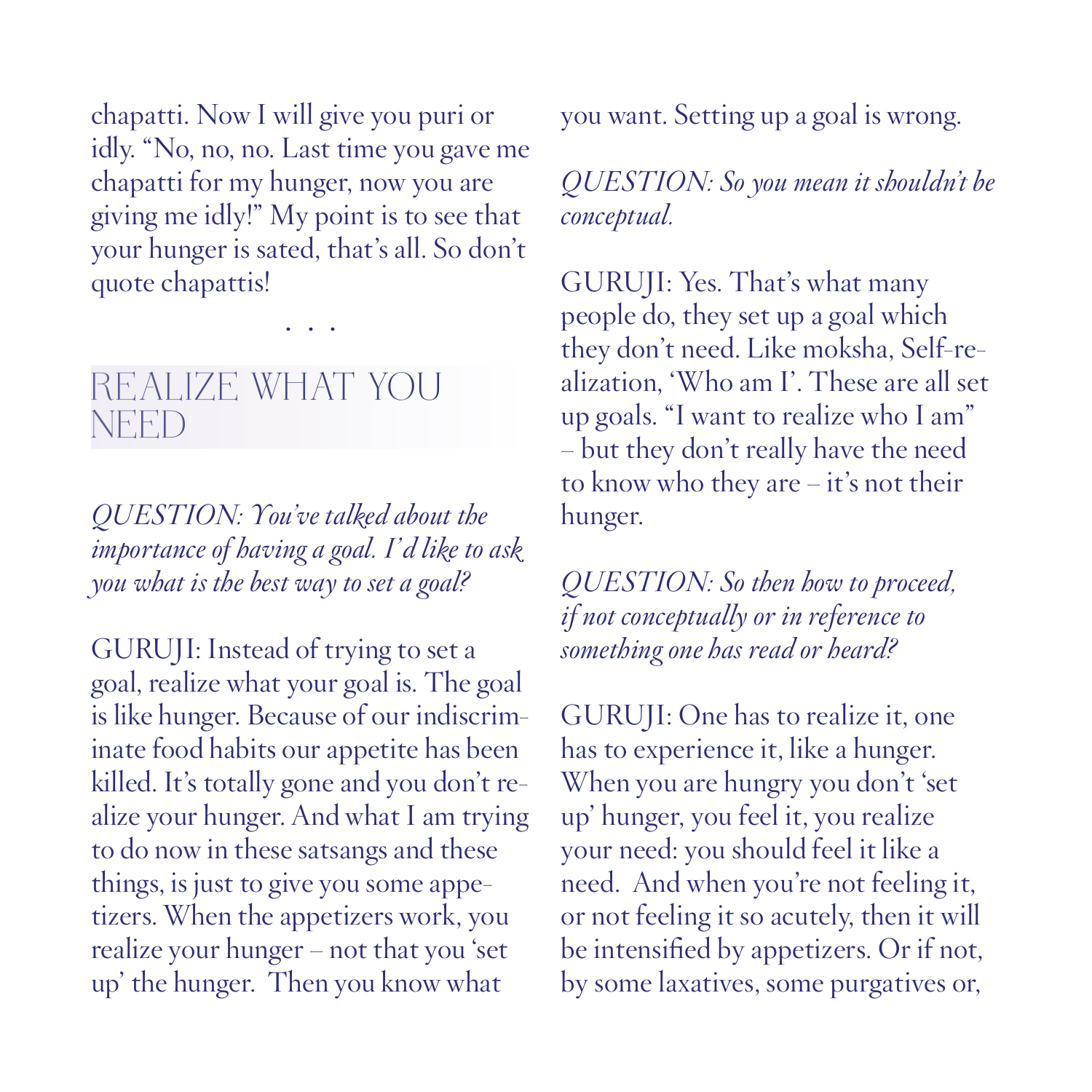if needed, some medication! [Guruji laughs] So in all these ways, what is being done here around me is to make you realize your own hunger, your own goal. To experience it more acutely. You all have goals – not that you don't need them, everybody has their own goals – but the appetite is not there. It's killed, you're not experiencing the hunger, there's constipation! So it has to be shown.

. . .

HAPPINESS IS THE CHILD OF LOVE

*QUESTION: Two things that you emphasize a lot are happiness and love. What actually is the relationship between the two? Is happiness the child of love, or is happiness the food of love? In what way is it born?*

GURUJI: Happiness is the child of love.

If we love something and we get it, simply loving it gives us joy, happi-

ness. If that love is not there, no joy will come. And even the most difficult situation, if we love it, we can feel joy. What kind of a happiness is it to sit like this in satsang late at night, after having travelled the whole day and gone to such high altitudes and back, after having had a bath and a full dinner – is it not a torture? [Guruji refers to travelling from Uttarkashi to Gangotri and back.]

### *DEVOTEES: [In chorus] No, Guruji!*

### GURUJI: Why?

Because you love this. That is why you have the joy of it. So what gives you joy is your love. So it is equal to: love is the mother of happiness!

CREATING A CONGENIAL ENVIRONMENT

. . .

*QUESTION: How to culture and nurture love? How to make it grow?*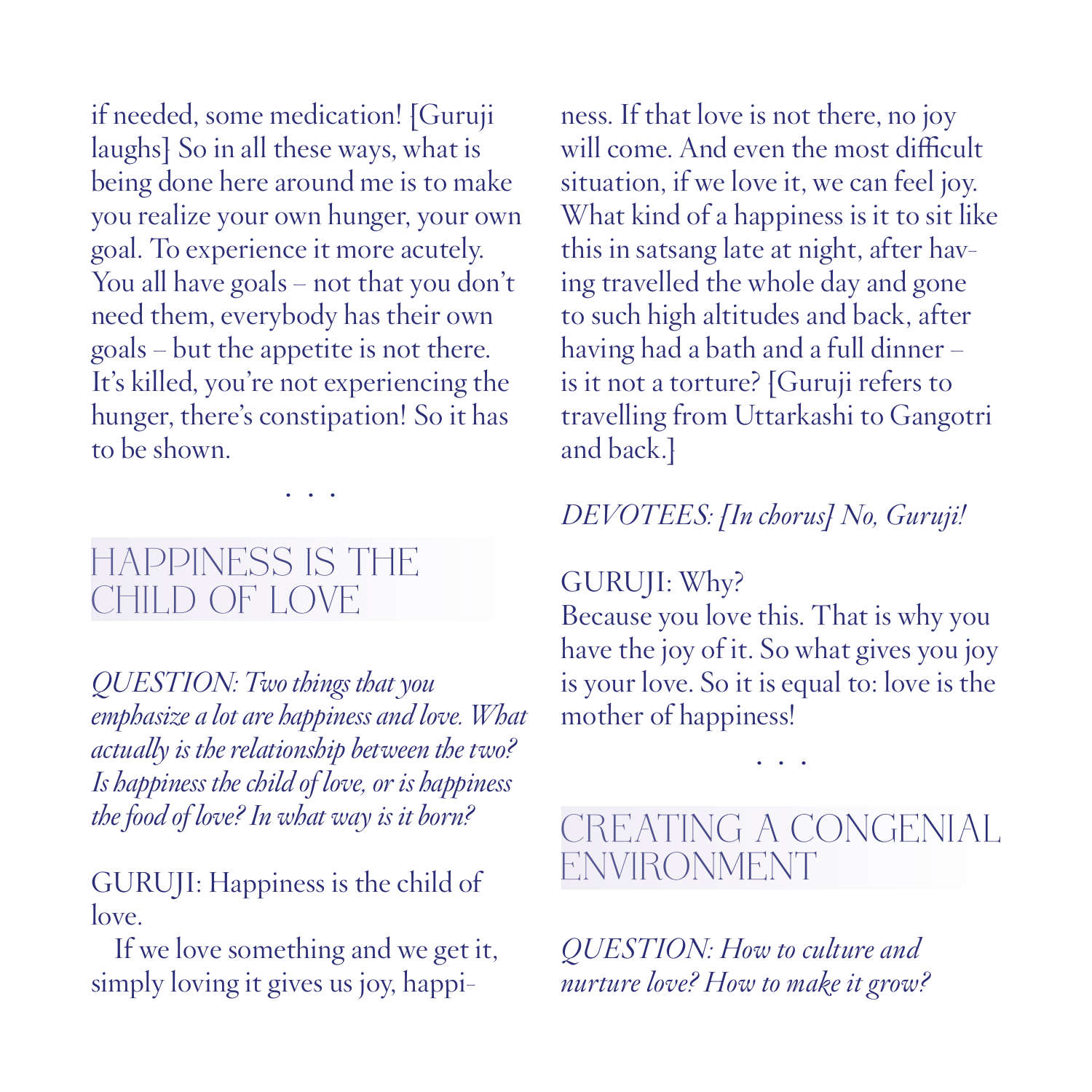GURUJI: There is no method, or a technique to make it grow. The only thing is, when you realize that you have love and you have a need for that love, and you want to realize that love, then try to create an environment, or to be in an environment, where that love is widely cultivated. Then it will grow on its own. When a congenial environment is provided, the plant grows, that's all. What can you do to make a plant grow? Nothing. You can only give support, water, fertilizer, the proper environment. That is what you have to give. That is enough. Will you take a sapling, straighten it, and then it grows?

### *QUESTION: What is the proper environment?*

GURUJI: Where nothing obstructs your love. Where there is more possibility that you can realize the love, you can experience the love. Where such a love exists in different shades in the people who are experiencing it in different ways, and share. Then you have

the right environment there.

Either you have to be in the environment, or you have to create the environment – both I said. If it is not there, you have to create your own. Being dependent on living in such an environment is not correct. The ability to create our own environment should also be there.

Rice grows so easily in Andhra, for instance. Here, in the Himalayas, in these valley slopes, see how they did it! [Guruji refers to the ingenious terracing of mountain sides to grow rice] They created an environment. With the rocks they have made these boundaries and canals, and then made the water to collect there – see! They have created the right environment for the rice. It is not a proper place for rice cultivation, in fact, but they have made it so, and are growing rice. That is what we have to do.

### *QUESTION: And how to do that?*

GURUJI: By creating it, by having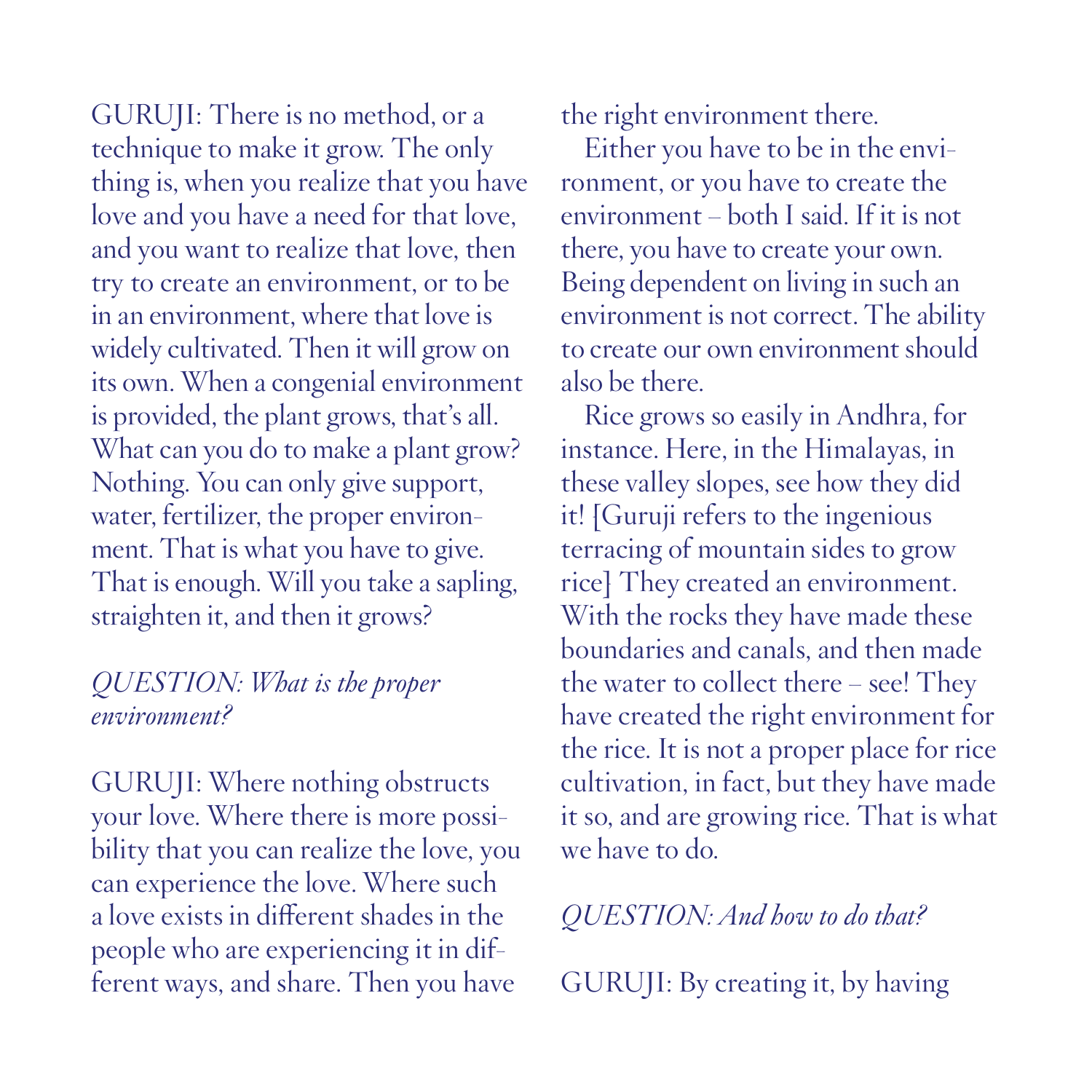satsang, being with like-minded people, sharing with like-minded people. Share your love!

Read the biographies of great saints. And it is good if you have some regular hours of meditation. Just sit in front of Baba's photo and feel his presence, either with eyes closed, or if you feel like it, keeping the eyes open, just looking at his photo.

One day, a Western devotee found that Bhagavan's photograph was smiling at him and it felt so real. When he asked Bhagavan whether it was reality or imagination, a fancy of his own mind, Bhagavan said, "Why do you think it is a mere photograph?" So Bhagavan indirectly confirmed that it is not a mere photograph.

When you are at home, if you feel like singing some songs in your own way, some bhajan, some nama, just sing, in your own language – it need not be the fixed bhajan we do here. You can do it while working, for example when you're cooking or gardening.

Try to have periodical get-togeth-

ers with like-minded people, satsang, sitting together morning and evening, whenever you find time. Have some regular hours and take the support of meditation with the group.

That is one thing about a satsang: when we are in the midst of the love of so many people, without our knowledge our dry minds become wet with the love of those around us. Because, sometimes we don't have the emotion, we lose it and we feel dry. Then they can have that influence. Try to make yourself prone to that influence, and reap the benefits of that! There is a benefit in a collective expression of love, that is why I encourage it.

You may think, "What is all this sharing, satsangs and all these things? They have nothing to do with my realization, with getting that experience!" It is just like with a harvest and the fencing. You sow some seeds in the ground, they sprout up, and then the crop comes. But in order to enjoy the harvest, you need good fencing. Fencing is not a part of the harvest, but if you want to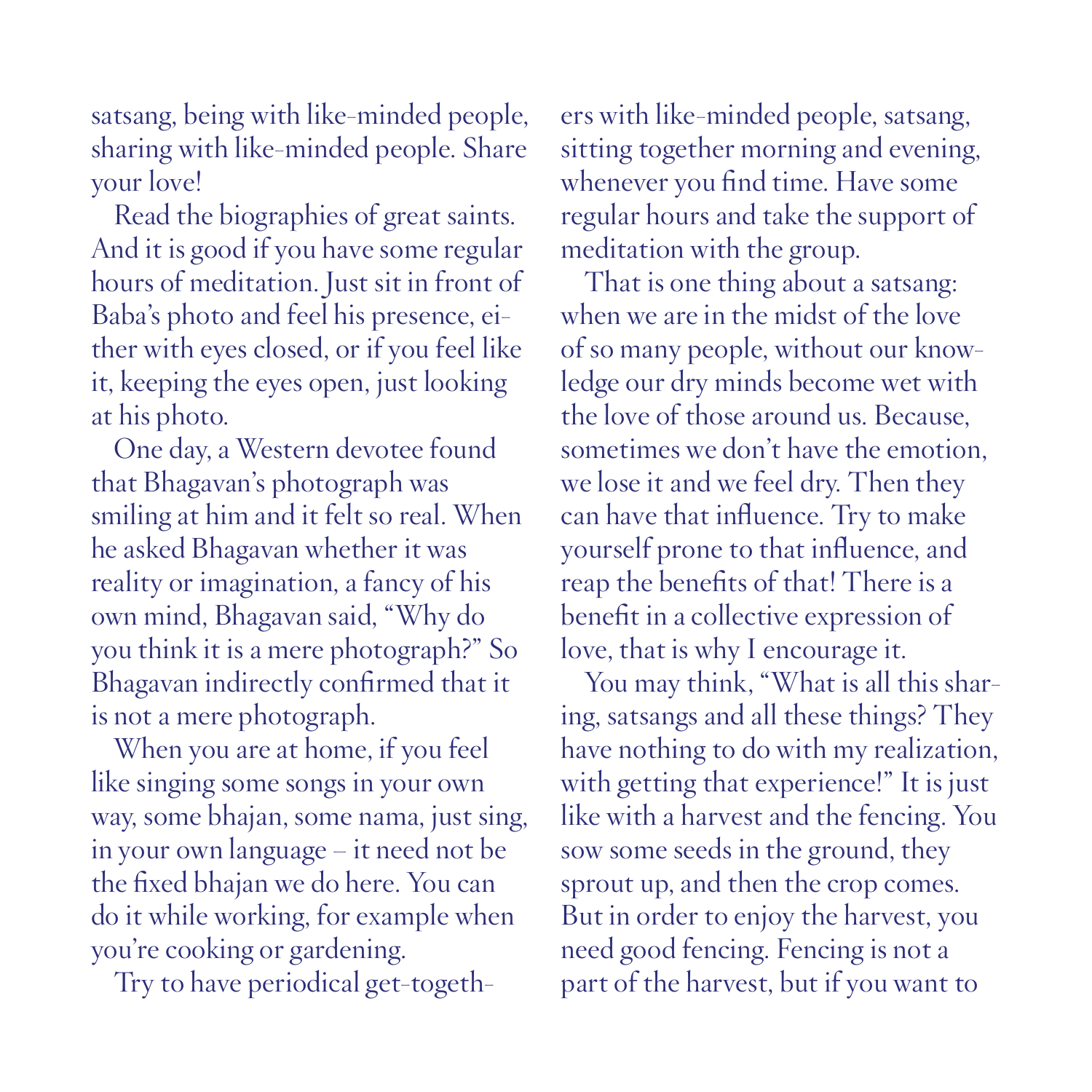really enjoy the harvest you have to take care of the fencing, otherwise you won't get the harvest at all.

### *QUESTION: You are saying satsang is the fencing?*

GURUJI: Yes, because for most of us our mind is so weak that we are easily influenced by the environment, so we need some kind of protection. Now the plant of love and grace has just been planted, so you must cover it and fence it around, till it becomes a big tree. When the seeds of love are like a small flickering flame, the wind is dangerous to it. It needs some protection, some glass, or a chimney. If it is a big fire, it consumes everything in the environment. If your seeking, your emotion has become so powerful, then you influence the environment, and wherever you go satsang will be created there automatically, but as long as you feel that you are influenced by the environment, you need a chimney.

# PERPETUAL SATSANG

*QUESTION: Guruji, you talked previously about the state of perpetual satsang. Could you say something about that state?*

GURUJI: When you are hungry, when you are eating food, at what level do you feel satisfied? With the first morsel your hunger is not satisfied. Then why do you take it if you're not satisfied? It leads to a second one, a third one, a fourth one. And when your stomach is full you say, "Ah! No more!" then you relax and you don't take any more food. You are not thinking of hunger or food at all, but what you feel is the satisfaction, and you relax, you take a siesta. And that is actually the goal. To get there, you had hunger, got the food and ate it. Even though when you experience the siesta at the end, nothing of this sort will come to your mind. It's not connected to food or hunger. Yet that siesta is a kind of perpetual eating. [Guruji laughs] And what you are